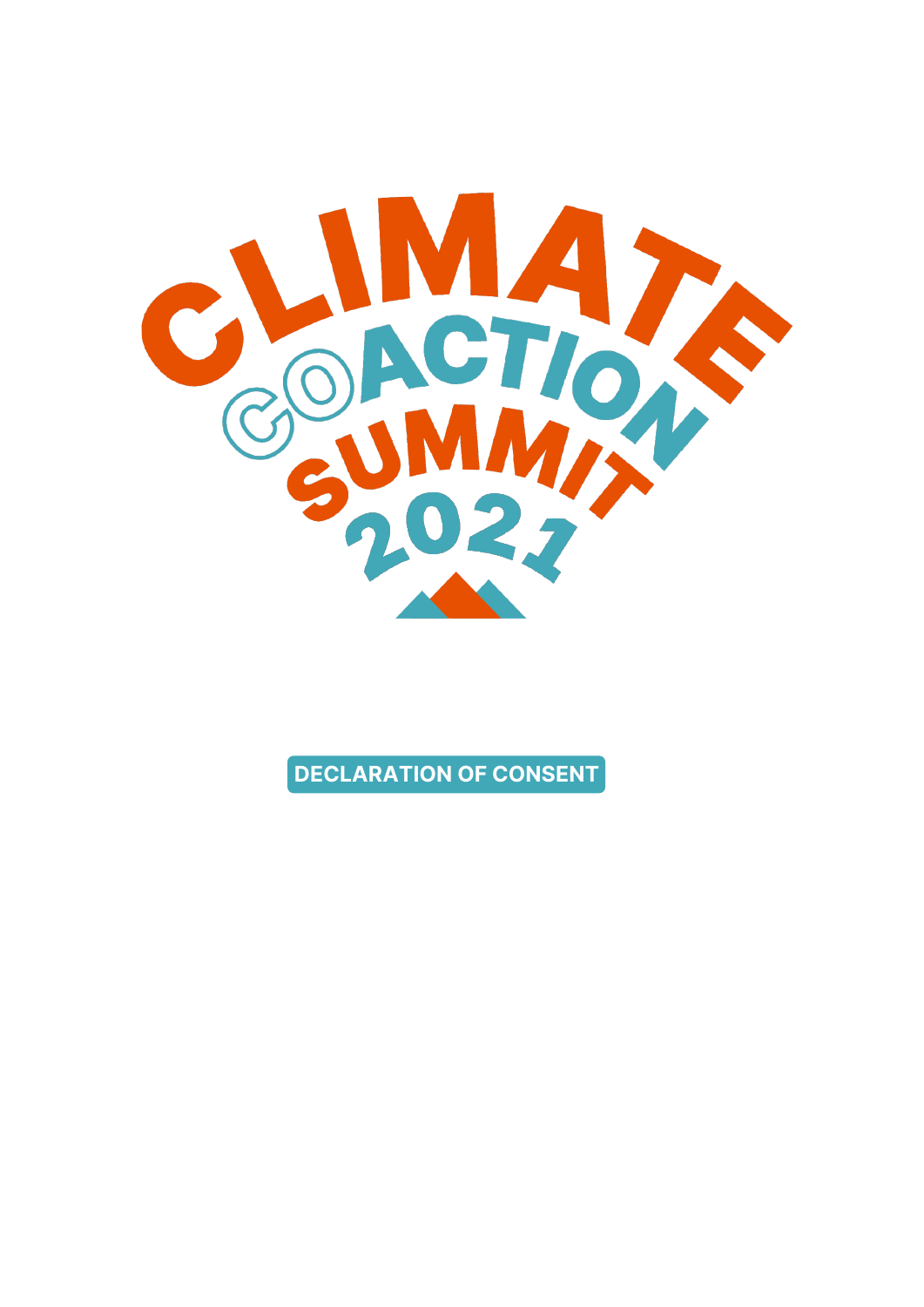## *DECLARATION OF CONSENT FOR PARTICIPATION IN THE CLIMATECOACTION SUMMIT 2021*

## Dear parents and guardians

As your child is a minor, we need your consent for his/her participation in the ClimateCoAction Summit 2021, which will take place on 20 november 2021 in Stuttgart, Germany. The same applies to the participation in the Welcome Event on 19 november 2021, if your child takes part in it. Please send the completed, signed form in advance to Carolin Jaschek (carolin@wewws.de) and give your daughter/son the original to hand it over to us at the event.

I hereby register my child

(name, first name)

to participate in the ClimateCoAction Summit 2021 and, if applicable, the Welcome Event.

## **With my signature on this form, I accept the following conditions:**

1. My child may participate in the ClimateCoAction Summit 2021 and, if applicable, the Welcome Event.

2. In case of an overnight stay, I point out to my child that s/he must be back at the place of accommodation (Youth Hostel International in Stuttgart-Mitte) by 24:00 (JuSchG § 5).

3. Willful damage will be claimed back from the private liability of the damaging party.

4. In the following cases, the organiser reserves the right to send a participant home, whereby the total costs must be borne by the parents or guardians: Violation of legal regulations, possession or consumption of drugs, consumption of alcohol during the event (JuSchG § 9), consumption of tobacco (JuSchG §1o), deliberate withdrawal of the supervisory duty of the responsible persons.

5. In the event of the necessity of medical intervention of any kind, the event management shall be given permission to agree to this intervention, provided that an attending doctor considers this to be necessary and the parents or guardians could not be reached. The event management undertakes to pass on all necessary information to the parents or guardians as soon as possible.

6. I am aware that the organiser cannot guarantee permanent supervision during the event. However, there will always be contact persons and/or contact details of responsible persons. 7. With my signature, I also accept the Privacy Policy and the General Terms and Conditions of the ClimateCoAction Summit 2021 on behalf of my child, available at www.wir-ernten-was-wirsaeen.de/climatecoaction-summit.

8. In case that one of these regulations is invalid, the other regulations remain valid.